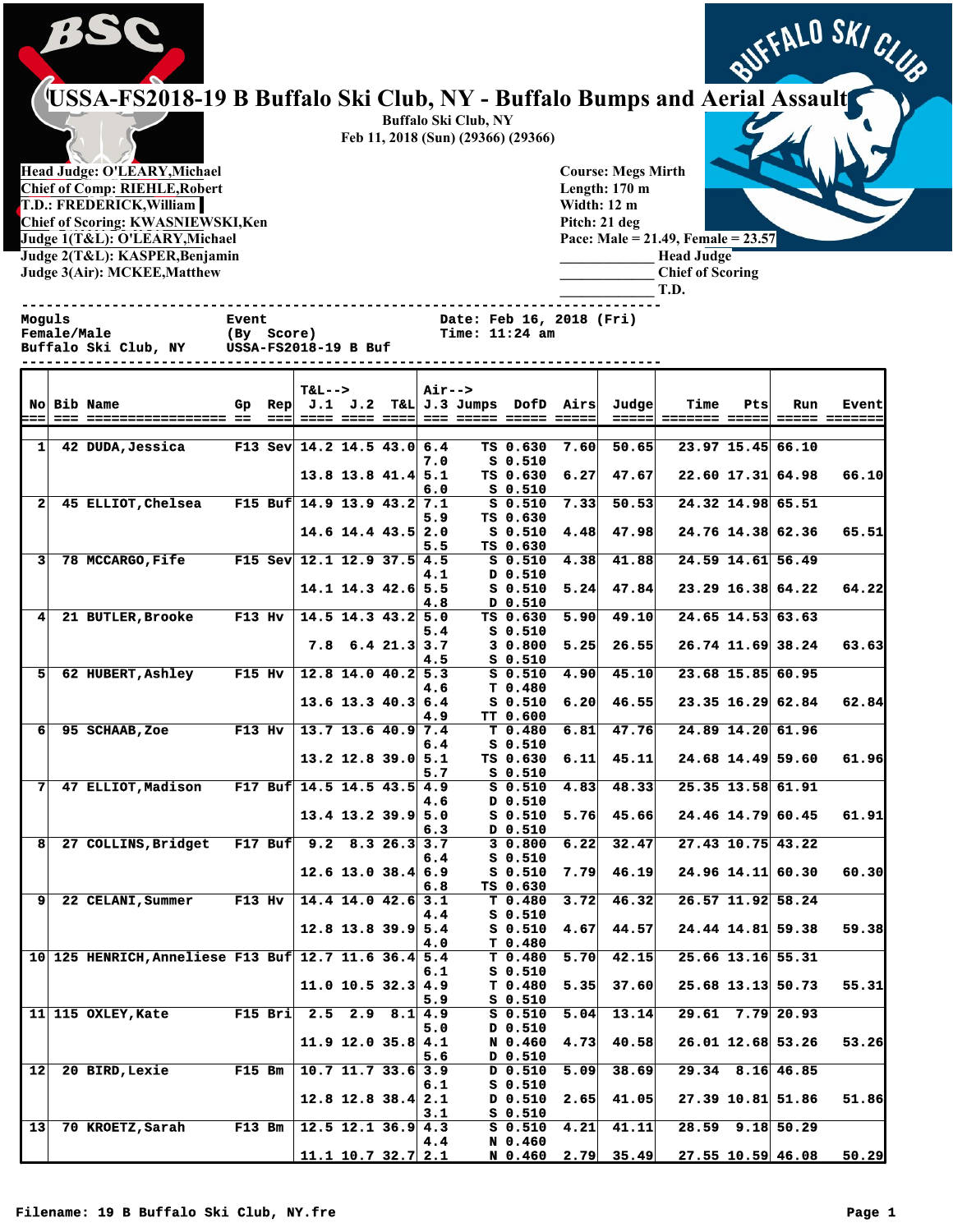**Moguls Event Date: Feb 16, 2018 (Fri)**

|                 |                                              |          |                                          | $T&L-->$         |                       |                           | <b>Air--&gt;</b>             |               |                               |                                                                                                                                                                                                                                                                                                                                                                                                                                                                                                      |                |                                     |     |                    |                                     |
|-----------------|----------------------------------------------|----------|------------------------------------------|------------------|-----------------------|---------------------------|------------------------------|---------------|-------------------------------|------------------------------------------------------------------------------------------------------------------------------------------------------------------------------------------------------------------------------------------------------------------------------------------------------------------------------------------------------------------------------------------------------------------------------------------------------------------------------------------------------|----------------|-------------------------------------|-----|--------------------|-------------------------------------|
| ===             | <b>No Bib Name</b>                           | Gp       | <b>Rep</b><br>$=$ $=$ $=$ $\blacksquare$ | J.1              | J.2<br>==== ==== ==== |                           |                              | T&L J.3 Jumps | DofD                          | Airs<br>$\begin{array}{c} \multicolumn{3}{c} {\textbf{1}} & \multicolumn{3}{c} {\textbf{2}} & \multicolumn{3}{c} {\textbf{3}} & \multicolumn{3}{c} {\textbf{4}} \\ \multicolumn{3}{c} {\textbf{5}} & \multicolumn{3}{c} {\textbf{6}} & \multicolumn{3}{c} {\textbf{7}} & \multicolumn{3}{c} {\textbf{8}} & \multicolumn{3}{c} {\textbf{9}} \\ \multicolumn{3}{c} {\textbf{1}} & \multicolumn{3}{c} {\textbf{1}} & \multicolumn{3}{c} {\textbf{1}} & \multicolumn{3}{c} {\textbf{1}} & \multicolumn{$ | Judge<br>===== | <b>Time</b><br><b>======= =====</b> | Pts | Run                | <b>Event</b><br><b>===== ======</b> |
|                 |                                              |          |                                          |                  |                       |                           | 3.6                          |               | $S_0.510$                     |                                                                                                                                                                                                                                                                                                                                                                                                                                                                                                      |                |                                     |     |                    |                                     |
|                 | 14 105 VASILKO, Amelia                       |          | $F17$ Sev                                |                  | 12.1 12.2 36.4 3.9    |                           |                              |               | K 0.510                       | 4.58                                                                                                                                                                                                                                                                                                                                                                                                                                                                                                 | 41.03          | 30.54                               |     | $6.53$ 47.56       |                                     |
|                 |                                              |          |                                          |                  | $13.4$ 13.0 39.6      |                           | 5.1<br>2.3                   |               | $S_0.510$<br>K 0.510          | 3.77                                                                                                                                                                                                                                                                                                                                                                                                                                                                                                 | 43.37          | 31.05                               |     | $5.84 \, 49.21$    | 49.21                               |
|                 |                                              |          |                                          |                  |                       |                           | 5.1                          |               | $S_0.510$                     |                                                                                                                                                                                                                                                                                                                                                                                                                                                                                                      |                |                                     |     |                    |                                     |
| 15              | 41 DOWNING, Genevieve F15 Hmt 12.0 11.0 34.5 |          |                                          |                  |                       |                           | 3.0                          |               | $S$ 0.510                     | 3.06                                                                                                                                                                                                                                                                                                                                                                                                                                                                                                 | 37.56          | 32.57                               |     | $3.78$ 41.34       |                                     |
|                 |                                              |          |                                          |                  | $13.2$ 12.8 39.0 4.9  |                           | 3.0                          |               | D 0.510<br>$S$ 0.510          | 4.02                                                                                                                                                                                                                                                                                                                                                                                                                                                                                                 | 43.02          | 31.60                               |     | $5.09$ 48.11       | 48.11                               |
|                 |                                              |          |                                          |                  |                       |                           | 3.0                          |               | D 0.510                       |                                                                                                                                                                                                                                                                                                                                                                                                                                                                                                      |                |                                     |     |                    |                                     |
| 16              | 90 REID, Ava                                 | $F09$ Bm |                                          |                  | $11.6$ 11.5 34.7 4.0  |                           |                              |               | $S_0.510$                     | 4.43                                                                                                                                                                                                                                                                                                                                                                                                                                                                                                 | 39.08          | 29.28                               |     | $8.24$ 47.32       |                                     |
|                 |                                              |          |                                          |                  |                       |                           | 4.7                          |               | D 0.510                       |                                                                                                                                                                                                                                                                                                                                                                                                                                                                                                      |                |                                     |     |                    |                                     |
|                 |                                              |          |                                          |                  | $11.2$ 11.2 33.6 4.9  |                           | 4.1                          |               | $S_0.510$<br>D 0.510          | 4.58                                                                                                                                                                                                                                                                                                                                                                                                                                                                                                 | 38.18          | 28.88                               |     | $8.79$ 46.97       | 47.32                               |
| 17              | 68 KELSCH, Sydney                            |          | $F15$ Hmt                                | 3.8              |                       | $4.5$ 12.5                | 3.8                          |               | D 0.510                       | 4.48                                                                                                                                                                                                                                                                                                                                                                                                                                                                                                 | 16.93          | 39.29                               |     | 16.93              |                                     |
|                 |                                              |          |                                          |                  |                       |                           | 5.0                          |               | $S_0.510$                     |                                                                                                                                                                                                                                                                                                                                                                                                                                                                                                      |                |                                     |     |                    |                                     |
|                 |                                              |          |                                          |                  | $10.6$ 10.8 32.1 4.1  |                           | 3.3                          |               | D 0.510<br>S 0.510            | 3.77                                                                                                                                                                                                                                                                                                                                                                                                                                                                                                 | 35.87          | 30.29                               |     | $6.87$ 42.74       | 42.74                               |
|                 | 18 109 WEILER, Gracie                        | $F09$ Bm |                                          | 9.7              |                       | $9.8$ 29.3 4.8            |                              |               | T 0.480                       | 4.95                                                                                                                                                                                                                                                                                                                                                                                                                                                                                                 | 34.20          | 30.41                               |     | $6.71$ 40.91       |                                     |
|                 |                                              |          |                                          |                  |                       |                           | 5.2                          |               | $S_0.510$                     |                                                                                                                                                                                                                                                                                                                                                                                                                                                                                                      |                |                                     |     |                    |                                     |
|                 |                                              |          |                                          | 5.6              |                       | $5.2$ 16.2 2.0            | 1.8                          |               | T 0.480<br><b>S</b> 0.510     | 1.87                                                                                                                                                                                                                                                                                                                                                                                                                                                                                                 | 18.07          | 36.01                               |     | 18.07              | 40.91                               |
| 19              | 85 PERRY, Remy                               | $F13$ Hv |                                          | 11.0             |                       | 9.731.0                   | 3.0                          |               | N 0.460                       | 2.91                                                                                                                                                                                                                                                                                                                                                                                                                                                                                                 | 33.96          | 30.92                               |     | $6.02$ 39.98       |                                     |
|                 |                                              |          |                                          |                  |                       |                           | 3.0                          |               | $S_0.510$                     |                                                                                                                                                                                                                                                                                                                                                                                                                                                                                                      |                |                                     |     |                    |                                     |
|                 |                                              |          |                                          |                  | $9.2$ 10.3 29.3       |                           | 3.6                          |               | N 0.460                       | 3.48                                                                                                                                                                                                                                                                                                                                                                                                                                                                                                 | 32.73          | 30.24                               |     | $6.94$ 39.67       | 39.98                               |
| 20              | 48 EMERLING, Brianna F11 Buf 11.0 11.6 33.9  |          |                                          |                  |                       |                           | 3.6<br>4.0                   |               | $S_0.510$<br>N 0.460          | 1.84                                                                                                                                                                                                                                                                                                                                                                                                                                                                                                 | 35.74          | 34.00                               |     | 1.83 37.57         |                                     |
|                 |                                              |          |                                          |                  |                       |                           | . 0                          |               |                               |                                                                                                                                                                                                                                                                                                                                                                                                                                                                                                      |                |                                     |     |                    |                                     |
|                 |                                              |          |                                          |                  | $11.5$ 11.6 34.7      |                           | 3.9                          |               | N 0.460                       | 1.79                                                                                                                                                                                                                                                                                                                                                                                                                                                                                                 | 36.44          | 35.65                               |     | 36.44              | 37.57                               |
| 21              | 126 BARNUM, Sarah                            |          |                                          | F13 Hol 10.2     |                       | 9.729.82.4                | . 0                          |               | T 0.480                       | 2.32                                                                                                                                                                                                                                                                                                                                                                                                                                                                                                 | 32.17          | 32.91                               |     | $3.31$ 35.48       |                                     |
|                 |                                              |          |                                          |                  |                       |                           | 2.3                          |               | $S_0.510$                     |                                                                                                                                                                                                                                                                                                                                                                                                                                                                                                      |                |                                     |     |                    |                                     |
|                 |                                              |          |                                          |                  | $10.8$ 11.2 33.0 4.4  |                           |                              |               | T 0.480                       | 3.18                                                                                                                                                                                                                                                                                                                                                                                                                                                                                                 | 36.18          | 36.74                               |     | 36.18              | 36.18                               |
|                 | 22 117 WOODROW, Caitlin                      |          | $F11$ $F11$                              | 2.4              | 1.5                   | 5.8                       | 2.1<br>3.0                   |               | $S_0.510$<br>$S_0.510$        | 2.40                                                                                                                                                                                                                                                                                                                                                                                                                                                                                                 | 8.25           | 49.29                               |     | 8.25               |                                     |
|                 |                                              |          |                                          |                  |                       |                           | 1.9                          |               | N 0.460                       |                                                                                                                                                                                                                                                                                                                                                                                                                                                                                                      |                |                                     |     |                    |                                     |
|                 |                                              |          |                                          |                  | $11.2$ 10.2 32.1 3.8  |                           |                              |               | $S_0.510$                     | 3.31                                                                                                                                                                                                                                                                                                                                                                                                                                                                                                 | 35.41          | 38.20                               |     | 35.41              | 35.41                               |
|                 | 23 106 VICKERS, Abigail                      |          | F11 Hmt                                  | 2.4              | 2.2                   | 6.9                       | 3.0<br>1.9                   |               | N 0.460<br>$S_0.510$          | 1.74                                                                                                                                                                                                                                                                                                                                                                                                                                                                                                 | 8.64           | 42.63                               |     | 8.64               |                                     |
|                 |                                              |          |                                          |                  |                       |                           | 1.7                          |               | N 0.460                       |                                                                                                                                                                                                                                                                                                                                                                                                                                                                                                      |                |                                     |     |                    |                                     |
|                 |                                              |          |                                          |                  | $10.4$ 11.4 32.7 3.4  |                           |                              |               | $S_0.510$                     | 2.64                                                                                                                                                                                                                                                                                                                                                                                                                                                                                                 | 35.34          | 39.57                               |     | 35.34              | 35.34                               |
| 24              | 17 BARNUM, Sophie                            |          |                                          | $F17$ Hol $10.8$ |                       | 9.4 30.3 1.3              | 1.9                          |               | T 0.480<br>T <sub>0.480</sub> | 1.31                                                                                                                                                                                                                                                                                                                                                                                                                                                                                                 | 31.61          | 33.98                               |     | $1.86$ 33.47       |                                     |
|                 |                                              |          |                                          |                  |                       |                           | 1.5                          |               | N 0.460                       |                                                                                                                                                                                                                                                                                                                                                                                                                                                                                                      |                |                                     |     |                    |                                     |
|                 |                                              |          |                                          |                  | $10.4$ 10.3 31.1 1.1  |                           |                              |               | N 0.460                       | 2.23                                                                                                                                                                                                                                                                                                                                                                                                                                                                                                 | 33.28          | 34.48                               |     | $1.18$ 34.46       | 34.46                               |
| 25 <sub>1</sub> | 55 HACKER, Kylee                             |          | $F09$ Hmt                                | 9.8              |                       | 9.529.01.7                | 3.4                          |               | $S_0.510$<br>N 0.460          | 1.80                                                                                                                                                                                                                                                                                                                                                                                                                                                                                                 | 30.75          | 36.01                               |     | 30.75              |                                     |
|                 |                                              |          |                                          |                  |                       |                           | 2.0                          |               | <b>S</b> 0.510                |                                                                                                                                                                                                                                                                                                                                                                                                                                                                                                      |                |                                     |     |                    |                                     |
|                 |                                              |          |                                          | 5.0              |                       | 5.0 15.0                  | 1.4                          |               | N 0.460                       | 1.25                                                                                                                                                                                                                                                                                                                                                                                                                                                                                                 | 16.25          | 38.91                               |     | 16.25              | 30.75                               |
| 26              | 67 KEEFE, Kathryn                            |          | $F13$ Hmt                                | 6.4              |                       | $5.5$ 17.9 4.6            | 1.2                          |               | $S_0.510$<br>$S_0.510$        | 3.30                                                                                                                                                                                                                                                                                                                                                                                                                                                                                                 | 21.15          | 37.76                               |     | 21.15              |                                     |
|                 |                                              |          |                                          |                  |                       |                           | 2.0                          |               | T 0.480                       |                                                                                                                                                                                                                                                                                                                                                                                                                                                                                                      |                |                                     |     |                    |                                     |
|                 |                                              |          |                                          | 8.1              |                       | $7.8$ 23.8 5.1            |                              |               | $S_0.510$                     | 3.56                                                                                                                                                                                                                                                                                                                                                                                                                                                                                                 | 27.41          | 35.54                               |     | 27.41              | 27.41                               |
| 27              | 75 MARGERUM, Maeve                           |          | F15 Hmt                                  | 0.1              |                       | $0.1 \quad 0.3 \, 4.6$    | 2.0                          |               | T 0.480<br>$S$ 0.510          | 4.32                                                                                                                                                                                                                                                                                                                                                                                                                                                                                                 | 4.62           | 50.86                               |     | 4.62               |                                     |
|                 |                                              |          |                                          |                  |                       |                           | 3.9                          |               | D 0.510                       |                                                                                                                                                                                                                                                                                                                                                                                                                                                                                                      |                |                                     |     |                    |                                     |
|                 |                                              |          |                                          | 6.2              |                       | $6.1$ 18.5 4.9            |                              |               | $S_0.510$                     | 4.83                                                                                                                                                                                                                                                                                                                                                                                                                                                                                                 | 23.28          |                                     |     | $34.95$ 0.54 23.82 | 23.82                               |
| 28              | 89 PLUMMER, Zoe                              |          | F13 Sev                                  | 0.1              |                       | $0.7 \quad 1.2 \quad 3.4$ | 4.6                          |               | D 0.510<br>$S$ 0.510          | 3.11                                                                                                                                                                                                                                                                                                                                                                                                                                                                                                 | 4.31           | 45.70                               |     | 4.31               |                                     |
|                 |                                              |          |                                          |                  |                       |                           | 3.0                          |               | N 0.460                       |                                                                                                                                                                                                                                                                                                                                                                                                                                                                                                      |                |                                     |     |                    |                                     |
|                 |                                              |          |                                          | 6.4              |                       | 7.721.22.0                |                              |               | $S_0.510$                     | 1.94                                                                                                                                                                                                                                                                                                                                                                                                                                                                                                 | 23.09          | 41.83                               |     | 23.09              | 23.09                               |
| 29 <sub>1</sub> | 66 KEEFE, Elizabeth                          |          | $F09$ Hmt                                | 0.1              |                       | $0.1 \quad 0.3 \, 1.4$    | 2.0                          |               | N 0.460<br>N 0.460            | 1.15                                                                                                                                                                                                                                                                                                                                                                                                                                                                                                 | 1.45           | 50.13                               |     | 1.45               |                                     |
|                 |                                              |          |                                          |                  |                       |                           | 1.0                          |               | $S_0.510$                     |                                                                                                                                                                                                                                                                                                                                                                                                                                                                                                      |                |                                     |     |                    |                                     |
|                 |                                              |          |                                          | 3.2              |                       | $3.2$ $9.6$ 1.0           |                              |               | N 0.460                       | 0.97                                                                                                                                                                                                                                                                                                                                                                                                                                                                                                 | 10.57          | 46.82                               |     | 10.57              | 10.57                               |
| 30              | 18 BARONE, Ava                               |          | F11 Buf                                  | 0.1              | 0.1                   |                           | 1.0<br>0.3 1.1               |               | $S_0.510$<br>T 0.480          | 1.28                                                                                                                                                                                                                                                                                                                                                                                                                                                                                                 | 1.58           | 59.74                               |     | 1.58               |                                     |
|                 |                                              |          |                                          |                  |                       |                           | 1.5                          |               | $S_0.510$                     |                                                                                                                                                                                                                                                                                                                                                                                                                                                                                                      |                |                                     |     |                    |                                     |
|                 |                                              |          |                                          | 0.1              |                       | $0.1 \quad 0.3 \, 4.0$    |                              |               | N 0.460                       | 1.84                                                                                                                                                                                                                                                                                                                                                                                                                                                                                                 | 2.14           | 49.42                               |     | 2.14               | 2.14                                |
| 31              | 71 LARUSCH, Ella                             | $F09$ Hv |                                          | 0.1              | 0.1                   |                           | $\cdot$ 0<br>$0.3 \vert 1.5$ |               | N 0.460                       | 1.20                                                                                                                                                                                                                                                                                                                                                                                                                                                                                                 |                | 1.50   1:07.14                      |     | 1.50               |                                     |
|                 |                                              |          |                                          |                  |                       |                           | 1.0                          |               | $S_0.510$                     |                                                                                                                                                                                                                                                                                                                                                                                                                                                                                                      |                |                                     |     |                    |                                     |
|                 |                                              |          |                                          |                  | $0.1$ $0.1$ $0.3$ 1.3 |                           |                              |               | $S_0.510$                     | 1.12                                                                                                                                                                                                                                                                                                                                                                                                                                                                                                 |                | 1.42   1:06.61                      |     | <u>1.42</u>        | 1.50                                |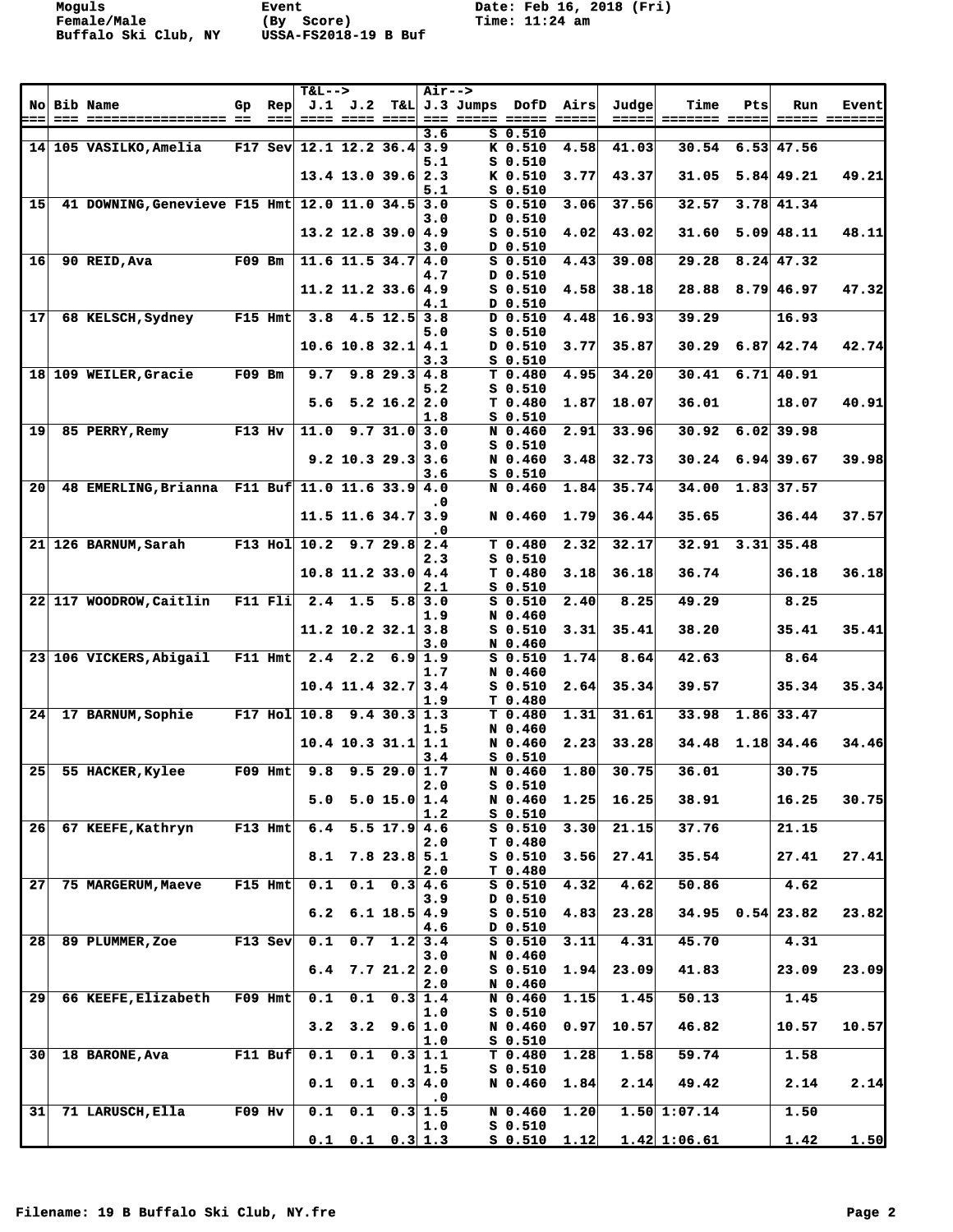**Moguls Event Date: Feb 16, 2018 (Fri)**

|                 |                                              |               |                            | <b>T&amp;L--&gt;</b>           |                                  |              | <b>Air--&gt;</b> |                         |                                 |      |       |               |     |                      |               |
|-----------------|----------------------------------------------|---------------|----------------------------|--------------------------------|----------------------------------|--------------|------------------|-------------------------|---------------------------------|------|-------|---------------|-----|----------------------|---------------|
|                 | <b>No Bib Name</b>                           | Gp            | <b>Rep</b>                 |                                | J.1 J.2                          |              |                  | T&L J.3 Jumps DofD Airs |                                 |      | Judge | Time          | Pts | Run                  | <b>Event</b>  |
| ⊨==             | --- ----------------- --                     |               | $=$ $=$ $=$ $\blacksquare$ |                                | ---- ---- ----                   |              | 1.0              | --- ----- ----- -----   | N 0.460                         |      | ===== | ======= ===== |     |                      | ----- ------- |
| 32 <sup>2</sup> | 30 CONLEY, Elise                             |               | $F09$ Buf                  | 0.1                            |                                  | $0.1 \t 0.3$ |                  |                         |                                 |      | 0.30  | 44.62         |     | 0.30                 |               |
|                 |                                              |               |                            |                                |                                  |              |                  |                         |                                 |      |       |               |     |                      |               |
|                 |                                              |               |                            |                                | $0.1$ $0.1$ $0.3$                |              |                  |                         |                                 |      | 0.30  | 44.59         |     | 0.30                 | 0.30          |
|                 |                                              |               |                            |                                |                                  |              |                  |                         |                                 |      |       |               |     |                      |               |
|                 | 1 110 WEILER, Luke                           | <b>M13 Bm</b> |                            |                                | $15.6$ 15.5 46.7 7.0             |              |                  |                         | 3 0.700                         | 4.90 | 51.55 |               |     | 20.26 17.83 69.38    |               |
|                 |                                              |               |                            |                                |                                  |              | $\cdot$ 0        |                         |                                 |      |       |               |     |                      |               |
|                 |                                              |               |                            |                                | $16.6$ 16.9 50.3                 |              | 7.1              |                         | 30.700                          | 8.07 | 58.32 |               |     | 20.06 18.12 76.44    | 76.44         |
|                 |                                              |               |                            |                                |                                  |              | 6.9              |                         | $g$ 0.450                       |      |       |               |     |                      |               |
| $\mathbf{2}$    | 56 HAMILTON, William M15 Hv                  |               |                            |                                | $15.7$ 16.4 48.1                 |              | 6.4<br>5.0       |                         | 30.700<br>TS 0.530              | 7.13 | 55.28 |               |     | 20.29 17.78 73.06    |               |
|                 |                                              |               |                            |                                | $14.1$ 15.0 43.7 6.7             |              |                  |                         | 30.700                          | 8.29 | 51.94 |               |     | $21.13$ 16.53 68.47  | 73.06         |
|                 |                                              |               |                            |                                |                                  |              | 6.8              |                         | TS 0.530                        |      |       |               |     |                      |               |
| 31              | 35 CROTTY, Brandon                           |               |                            | M15 Hol 16.6 16.3 49.4 6.2     |                                  |              |                  |                         | TS 0.530                        | 7.27 | 56.62 |               |     | $21.32$ 16.25 72.87  |               |
|                 |                                              |               |                            |                                |                                  |              | 5.7              |                         | 3 0.700                         |      |       |               |     |                      |               |
|                 |                                              |               |                            |                                | $15.4$ 15.6 46.5                 |              | 3.0<br>6.8       |                         | T 0.380<br>3 0.700              | 5.90 | 52.40 |               |     | 22.19 14.95 67.35    | 72.87         |
| $\mathbf{4}$    | <b>6 ALVA, Luke</b>                          | <b>M13 Bm</b> |                            |                                | $14.2$ 14.0 42.3 7.0             |              |                  |                         | 3 0.700                         | 8.08 | 50.38 |               |     | 21.10 16.58 66.96    |               |
|                 |                                              |               |                            |                                |                                  |              | 6.0              |                         | TS 0.530                        |      |       |               |     |                      |               |
|                 |                                              |               |                            |                                | $16.1$ 15.9 48.0                 |              | 7.0              |                         | 30.700                          | 7.76 | 55.76 |               |     | 22.15 15.01 70.77    | 70.77         |
| 51              | 25 COLLINS, Aidan                            |               | M17 Buf                    | 6.2                            | 6.018.3                          |              | 5.4<br>4.0       |                         | TS 0.530<br>30.700              | 4.99 | 23.29 |               |     | 21.09 16.59 39.88    |               |
|                 |                                              |               |                            |                                |                                  |              | 3.0              |                         | 3p 0.730                        |      |       |               |     |                      |               |
|                 |                                              |               |                            |                                | $16.8$ 16.5 49.9 5.9             |              |                  |                         | ST 0.530                        | 5.12 | 55.07 |               |     | $21.95$ 15.31 70.38  | 70.38         |
|                 |                                              |               |                            |                                |                                  |              | 4.9              |                         | K 0.410                         |      |       |               |     |                      |               |
| 6               | 98 SOCHA, Bennett                            | M13 Hv        |                            |                                | $15.8$ 15.8 $47.4$ 5.8           |              |                  |                         | D 0.410                         | 4.83 | 52.23 |               |     | 21.95 15.31 67.54    |               |
|                 |                                              |               |                            |                                | $14.6$ 14.6 43.8 5.4             |              | 6.0              |                         | $S_0.410$<br>D 0.410            | 4.42 | 48.22 |               |     | 22.51 14.48 62.70    | 67.54         |
|                 |                                              |               |                            |                                |                                  |              | 5.4              |                         | $S_0.410$                       |      |       |               |     |                      |               |
| 7               | 24 CLAUS, Jacob                              | <b>M15 Bm</b> |                            |                                | $14.3$ 15.0 44.0                 |              | 4.5              |                         | T <sub>0.380</sub>              | 3.71 | 47.66 |               |     | 22.49 14.51 62.17    |               |
|                 |                                              |               |                            |                                |                                  |              | 4.0              |                         | TT 0.500                        |      |       |               |     |                      |               |
|                 |                                              |               |                            |                                | $15.1$ 15.6 46.0 5.4             |              |                  |                         | <b>TT 0.500</b>                 | 5.35 | 51.40 |               |     | 22.31 14.77 66.17    | 66.17         |
| 8               | 73 LARUSCH, Matthew                          | M13 Hv        |                            |                                | $15.3$ 15.4 46.1                 |              | 5.0<br>4.0       |                         | TS 0.530<br>3 0.700             | 4.96 | 51.01 |               |     | 22.44 14.58 65.59    |               |
|                 |                                              |               |                            |                                |                                  |              | 6.0              |                         | N 0.360                         |      |       |               |     |                      |               |
|                 |                                              |               |                            | 0.1                            | 0.1                              | 0.3          | 3.9              |                         | 3 0.700                         | 2.73 | 3.03  |               |     | $25.70$ 9.73 12.76   | 65.59         |
|                 |                                              |               |                            |                                |                                  |              | $\cdot$ 0        |                         |                                 |      |       |               |     |                      |               |
|                 | 9 111 WILLARD, Alex                          | <b>M13 Bm</b> |                            | 0.1                            | 0.1                              | 0.3          | 5.7<br>6.4       |                         | 30.700<br>$S_0.410$             | 6.61 | 6.91  |               |     | 25.07 10.66 17.57    |               |
|                 |                                              |               |                            |                                | $13.5$ 14.5 42.0 5.1             |              |                  |                         | 3 0.700                         | 5.62 | 47.62 |               |     | $22.69$ 14.21 61.83  | 61.83         |
|                 |                                              |               |                            |                                |                                  |              | 5.4              |                         | T 0.380                         |      |       |               |     |                      |               |
| 10 <sub>1</sub> | 84 PERRY, Liam                               | <b>M17 Hv</b> |                            |                                | $12.9$ 13.2 39.2 4.8             |              |                  |                         | 30.700                          | 4.08 | 43.23 |               |     | 24.50 11.51 54.74    |               |
|                 |                                              |               |                            |                                |                                  |              | 2.0              |                         | N 0.360                         | 5.54 | 48.14 |               |     |                      | 60.07         |
|                 |                                              |               |                            |                                | $14.5$ 13.9 $42.6$ 5.9           |              | 4.9              |                         | <b>TT 0.500</b><br>TS 0.530     |      |       |               |     | 24.22 11.93 60.07    |               |
| 11              | 91 ROBERTSON, Julian M13 Hmt 13.0 13.7 40.0  |               |                            |                                |                                  |              | 6.4              |                         | TS 0.530                        | 5.03 | 45.08 |               |     | 22.30 14.79 59.87    |               |
|                 |                                              |               |                            |                                |                                  |              | 4.0              |                         | D 0.410                         |      |       |               |     |                      |               |
|                 |                                              |               |                            |                                | $0.1 \quad 0.1 \quad 0.3 \, 6.7$ |              |                  |                         | 3 0.700                         | 4.69 | 4.99  |               |     | $27.30$ $7.34$ 12.33 | 59.87         |
| $12$            | 29 COLLINS, Liam                             |               | $M17$ Buf                  |                                | $0.1$ $0.1$ $0.3$                |              | $\cdot$ 0<br>2.8 |                         | 3 0.700                         | 4.07 | 4.37  | 32.38         |     | 4.37                 |               |
|                 |                                              |               |                            |                                |                                  |              | 2.9              |                         | $3p \t0.730$                    |      |       |               |     |                      |               |
|                 |                                              |               |                            |                                | $14.0$ 13.5 $41.3$ 3.6           |              |                  |                         | 3 0.700                         | 6.10 | 47.35 |               |     | 23.93 12.36 59.71    | 59.71         |
|                 |                                              |               |                            |                                |                                  |              | 6.4              |                         | XS 0.560                        |      |       |               |     |                      |               |
| 13 <sup>1</sup> | 43 DUDA, Tyler                               |               |                            | M15 Sev 11.9 12.3 36.3 6.0     |                                  |              | 5.4              |                         | $3\overline{0.700}$<br>TS 0.530 | 7.06 | 43.36 |               |     | $21.42$ 16.10 59.46  |               |
|                 |                                              |               |                            |                                | $3.3$ $3.4$ $10.0$ 6.7           |              |                  |                         | 3 0.700                         | 7.28 | 17.33 | 42.31         |     | 17.33                | 59.46         |
|                 |                                              |               |                            |                                |                                  |              | 4.9              |                         | TS 0.530                        |      |       |               |     |                      |               |
| 14              | 50 FLYNN, Brayden                            | <b>M11 Bm</b> |                            |                                | $13.3$ 12.6 38.8                 |              | 7.0              |                         | $S_0.410$                       | 5.49 | 44.34 |               |     | 22.43 14.60 58.94    |               |
|                 |                                              |               |                            |                                | $13.0$ 13.3 39.5 5.0             |              | 6.4              |                         | X 0.410<br>$S_0.410$            | 4.10 | 43.55 |               |     | 23.71 12.69 56.24    | 58.94         |
|                 |                                              |               |                            |                                |                                  |              | 5.0              |                         | X 0.410                         |      |       |               |     |                      |               |
| 15              | 13 BALL, Colden                              |               | $M17$ Buf                  |                                | $0.1$ 0.1 0.3 7.1                |              |                  |                         | $S_0.410$                       | 2.91 | 3.21  | (none)        |     | 3.21                 |               |
|                 |                                              |               |                            |                                |                                  |              | $\cdot$ 0        |                         |                                 |      |       |               |     |                      |               |
|                 |                                              |               |                            |                                | $15.3$ 14.9 45.3                 |              | 6.0              |                         | $S_0.410$                       | 5.05 | 50.35 |               |     | $26.79$ 8.10 58.45   | 58.45         |
| 16 <sup>1</sup> | 39 DIFRANCESCO, Vince M11 Hmt 14.0 13.1 40.7 |               |                            |                                |                                  |              | 4.9<br>6.8       |                         | TS 0.530<br>$S_0.410$           | 4.84 | 45.49 |               |     | $25.21$ 10.46 55.95  |               |
|                 |                                              |               |                            |                                |                                  |              | 3.9              |                         | TS 0.530                        |      |       |               |     |                      |               |
|                 |                                              |               |                            |                                | $13.3$ 13.6 40.3 7.0             |              |                  |                         | $S_0.410$                       | 3.99 | 44.34 |               |     | $23.41$ 13.14 57.48  | 57.48         |
|                 |                                              |               |                            |                                |                                  |              | 2.0              |                         | DS 0.560                        |      |       |               |     |                      |               |
| 17 <sup>1</sup> | 65 KAVALEC, Jacob                            |               |                            | M15 Bos $14.2$ 13.1 $40.9$ 4.1 |                                  |              |                  |                         | $S_0.410$<br>3 0.700            | 4.48 | 45.43 |               |     | 24.44 11.60 57.03    |               |
|                 |                                              |               |                            |                                |                                  |              | 4.0              |                         |                                 |      |       |               |     |                      |               |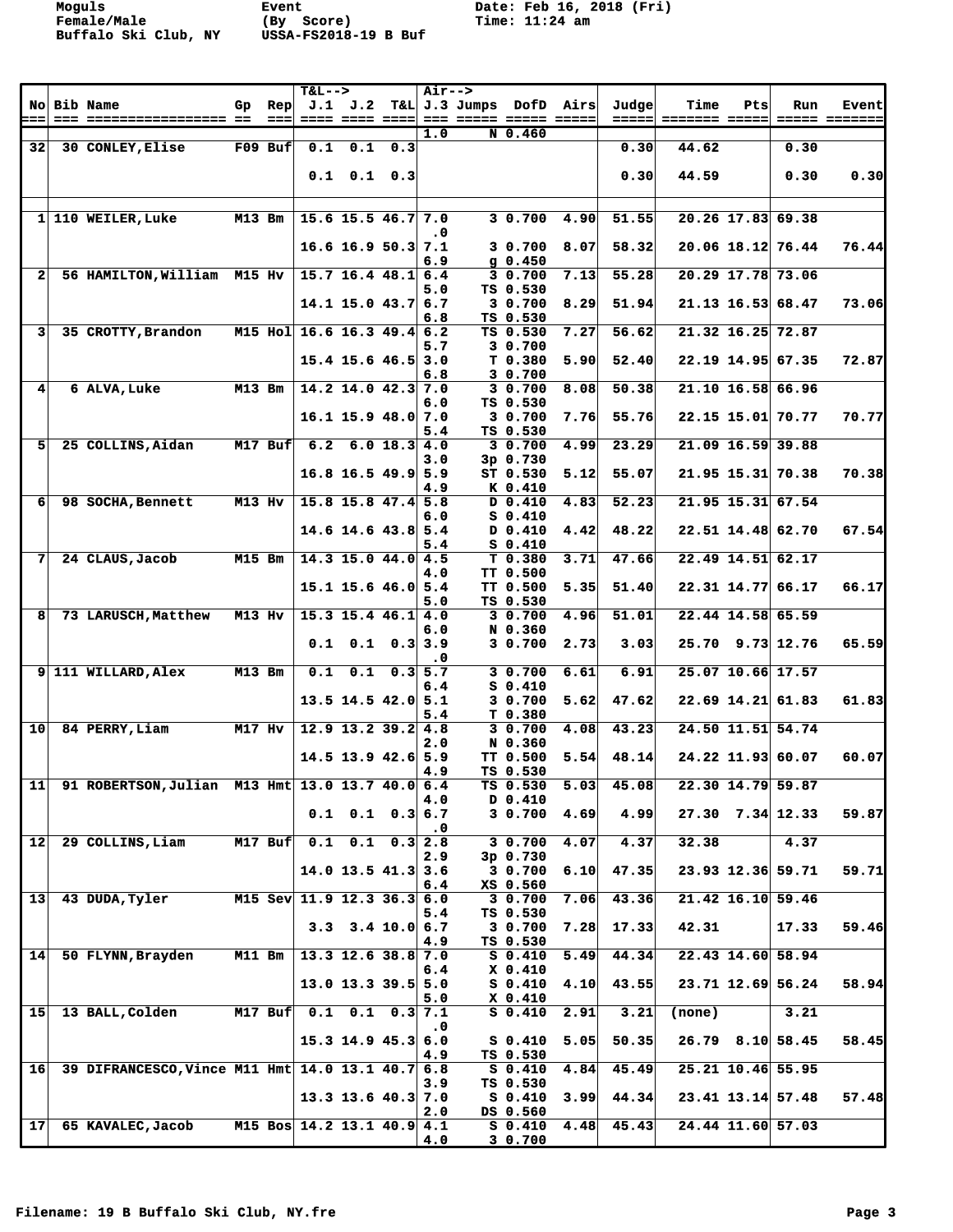**Moguls Event Date: Feb 16, 2018 (Fri)**

|                 |                                                 |                |         | $T&L-->$                   |                                |                | <b>Air--&gt;</b> |                 |                                 |                |                 |                      |     |                        |                        |
|-----------------|-------------------------------------------------|----------------|---------|----------------------------|--------------------------------|----------------|------------------|-----------------|---------------------------------|----------------|-----------------|----------------------|-----|------------------------|------------------------|
|                 | <b>No Bib Name</b>                              | Gp             | Rep     |                            | J.1 J.2                        |                |                  | T&L J.3 Jumps   | DofD                            | Airs           | Judgel          | Time                 | Pts | Run                    | <b>Event</b>           |
| ===             | === ================== ==                       |                | ===     |                            | $12.9$ 13.2 39.2               |                | 5.0              | --- ----- ----- | $S_0.410$                       | ------<br>4.15 | ------<br>43.30 | <b>======= =====</b> |     | 24.42 11.63 54.93      | ----- -------<br>57.03 |
|                 |                                                 |                |         |                            |                                |                | 3.0              |                 | 3 0.700                         |                |                 |                      |     |                        |                        |
| 18              | <b>74 MANGANO, Michael</b>                      |                | M15 Buf |                            | $12.8$ 12.6 38.1 6.4           |                |                  |                 | TS 0.530                        | 5.03           | 43.13           |                      |     | 23.47 13.05 56.18      |                        |
|                 |                                                 |                |         |                            | $5.3$ $5.0$ $15.5$ $5.6$       |                | 4.0              |                 | X 0.410<br>$S_0.410$            | 4.30           | 19.75           |                      |     | $28.97$ 4.86 24.61     | 56.18                  |
|                 |                                                 |                |         |                            |                                |                | 5.6              |                 | N 0.360                         |                |                 |                      |     |                        |                        |
| 19              | 80 MCGUIRE, Bryan                               | <b>M15 Bm</b>  |         |                            | $13.2$ 13.3 39.8 5.0           |                |                  |                 | T <sub>0.380</sub>              | 3.95           | 43.70           |                      |     | 24.41 11.65 55.35      |                        |
|                 |                                                 |                |         |                            |                                | 7.523.94.7     | 5.0              |                 | $S_0.410$<br>T0.380             |                | 26.98           |                      |     |                        |                        |
|                 |                                                 |                |         | 8.4                        |                                |                | 3.3              |                 | $S_0.410$                       | 3.13           |                 |                      |     | $30.49$ 2.59 29.57     | 55.35                  |
| 20              | 76 MARLEY, Christophe M17 Bm                    |                |         | 6.0                        |                                | $6.5$ 18.8 5.4 |                  |                 | 30.700                          | 4.64           | 23.39           | 28.57                |     | $5.45$ 28.84           |                        |
|                 |                                                 |                |         |                            |                                |                | 2.1              |                 | D 0.410<br>30.700               |                |                 |                      |     |                        | 54.58                  |
|                 |                                                 |                |         |                            | $11.7$ 12.8 36.8 4.8           |                | 5.0              |                 | <b>0.410</b> D                  | 5.41           | 42.16           |                      |     | 23.89 12.42 54.58      |                        |
| 21              | 52 GLOGOWSKI, Aidan                             | <b>M15 Buf</b> |         | 3.9                        |                                | $3.4$ 10.9 4.1 |                  |                 | K 0.410                         | 3.19           | 14.14           | 28.17                |     | $6.05$ 20.19           |                        |
|                 |                                                 |                |         |                            |                                |                | 3.7              |                 | $X_0.410$                       |                |                 |                      |     |                        |                        |
|                 |                                                 |                |         |                            | $14.6$ 13.9 $42.8$ 5.0         |                | 5.8              |                 | K 0.410<br>$X_0.410$            | 4.42           | 47.17           |                      |     | $27.36$ $7.25$ 54.42   | 54.42                  |
| 22              | 34 COURTNEY, Ryan                               | <b>M15 Buf</b> |         |                            | $13.0$ 12.9 38.8 5.3           |                |                  |                 | $S_0.410$                       | 4.26           | 43.11           |                      |     | 24.98 10.80 53.91      |                        |
|                 |                                                 |                |         |                            |                                |                | 5.1              |                 | K 0.410                         |                |                 |                      |     |                        |                        |
|                 |                                                 |                |         | 7.5                        |                                | $6.8$ 21.5 5.4 | 3.8              |                 | $S_0.410$<br>K 0.410            | 3.76           | 25.21           |                      |     | $25.04$ 10.71 35.92    | 53.91                  |
| 23              | 38 DELFORTE, Lucas                              | <b>M13 Bm</b>  |         |                            | $10.7$ 11.4 33.2 3.9           |                |                  |                 | $T$ 0.380                       | 3.12           | 36.27           |                      |     | 24.40 11.66 47.93      |                        |
|                 |                                                 |                |         |                            |                                |                | 4.0              |                 | K 0.410                         |                |                 |                      |     |                        |                        |
|                 |                                                 |                |         |                            | $11.8$ 12.6 36.6 4.1           |                | 3.4              |                 | T <sub>0.380</sub><br>K 0.410   | 2.94           | 39.54           |                      |     | 24.95 10.84 50.38      | 50.38                  |
| 24 <sup>1</sup> | 92 ROBINSON, Jaden                              | $M15$ Bm       |         |                            | $12.3$ 11.5 35.7 3.0           |                |                  |                 | D 0.410                         | 3.19           | 38.89           |                      |     | 25.15 10.55 49.44      |                        |
|                 |                                                 |                |         |                            |                                |                | 4.8              |                 | $X$ 0.410                       |                |                 |                      |     |                        |                        |
|                 |                                                 |                |         | 4.3                        |                                | $4.7$ 13.5 6.0 |                  |                 | D 0.410<br>$X_0.410$            | 5.08           | 18.58           | 27.29                |     | 7.36 25.94             | 49.44                  |
|                 | 25 100 TYLER, Cal                               | <b>M13 Bm</b>  |         |                            | $11.8$ 10.6 33.6 3.2           |                | 6.4              |                 | D 0.410                         | 3.11           | 36.71           | 26.71                |     | $8.22$ 44.93           |                        |
|                 |                                                 |                |         |                            |                                |                | 4.4              |                 | $S_0.410$                       |                |                 |                      |     |                        |                        |
|                 |                                                 |                |         |                            | $13.0$ 12.3 38.0 4.1           |                | 4.4              |                 | D 0.410<br>$S_0.410$            | 3.48           | 41.43           | 28.08                |     | $6.18$ 47.61           | 47.61                  |
| 26              | 99 SPILLER, Max                                 | <b>M13 Bm</b>  |         | 11.8                       |                                | $1.1$ 19.4 3.0 |                  |                 | D 0.410                         | 2.76           | 22.11           | 25.72                |     | 9.70 31.81             |                        |
|                 |                                                 |                |         |                            |                                |                | 2.9              |                 | TS 0.530                        |                |                 |                      |     |                        |                        |
|                 |                                                 |                |         |                            | $10.7$ 10.3 31.5 5.4           |                | 5.0              |                 | D 0.410<br>TS 0.530             | 4.86           | 36.36           |                      |     | 25.05 10.69 47.05      | 47.05                  |
| 27              | <b>86 PIRAIN, Reese</b>                         |                |         | M11 Sev 12.3 11.2 35.3 3.9 |                                |                |                  |                 | $S_0.410$                       | 2.45           | 37.70           | 29.30                |     | $4.37$ $42.07$         |                        |
|                 |                                                 |                |         |                            |                                |                | 2.1              |                 | K 0.410                         |                |                 |                      |     |                        |                        |
|                 |                                                 |                |         |                            | $13.5$ 12.8 39.5 4.1           |                | 3.9              |                 | $S_0.410$<br>K 0.410            | 3.27           | 42.72           | 29.95                |     | 3.40 46.12             | 46.12                  |
| 28              | 93 ROCKENSUESS, Jude M17 Buf 11.0 10.3 32.0 5.0 |                |         |                            |                                |                |                  |                 | T 0.380                         | 4.40           | 36.35           | 26.90                |     | $7.94 \, 44.29$        |                        |
|                 |                                                 |                |         |                            |                                |                | 5.0              |                 | TT 0.500                        |                |                 |                      |     |                        |                        |
|                 |                                                 |                |         |                            | $10.6$ 11.6 33.3 5.4           |                | 6.1              |                 | TS 0.530<br><b>TT 0.500</b>     | 5.91           | 39.21           |                      |     | $27.74$ 6.69 45.90     | 45.90                  |
| 29              | 44 EDWARDS, Christoph M09 Hv                    |                |         |                            | $3.4$ 2.4 8.7                  |                | 3.0              |                 | T 0.380                         | 1.67           |                 | $10.37$ 1:04.15      |     | 10.37                  |                        |
|                 |                                                 |                |         |                            |                                |                | 1.0              |                 | $G_0.530$                       |                |                 |                      |     |                        |                        |
|                 |                                                 |                |         |                            | $10.9$ 11.6 33.8 4.0           |                | 4.0              |                 | T0.380<br>$S_0.410$             | 3.16           | 36.91           |                      |     | $26.46$ 8.59 45.50     | 45.50                  |
|                 | 30 112 WOODROW, Colin                           | M15 Hmt        |         |                            | $12.1$ 11.0 34.7 5.3           |                |                  |                 | $S_0.410$                       | 3.67           | 38.32           | 28.56                |     | $5.47 \, 43.79$        |                        |
|                 |                                                 |                |         |                            |                                |                | 3.0              |                 | TT 0.500                        |                |                 |                      |     |                        |                        |
|                 |                                                 |                |         |                            | $11.2$ 9.5 31.0 5.7            |                | 4.9              |                 | $S_0.410$<br>TS 0.530           | 4.92           | 35.97           |                      |     | $27.66$ 6.81 42.78     | 43.79                  |
|                 | 31 102 TYLER, Robert                            | <b>M15 Bm</b>  |         |                            | $8.9$ 10.2 28.7 4.5            |                |                  |                 | $S_0.410$                       | 3.68           | 32.33           |                      |     | 24.78 11.10 43.43      |                        |
|                 |                                                 |                |         |                            |                                |                | 4.5              |                 | K 0.410                         |                |                 |                      |     |                        |                        |
|                 |                                                 |                |         |                            | $6.0 \quad 6.5 \quad 18.8$ 3.0 |                | 4.0              |                 | $S_0.410$<br>K 0.410            | 2.87           | 21.62           |                      |     | $30.11$ $3.16$ 24.78   | 43.43                  |
| 32 <sub>1</sub> | 49 FERRINO, Samuel                              | M15 Buf        |         |                            | 10.0 10.0 30.0 3.0             |                |                  |                 | 30.700                          | 3.96           | 33.96           |                      |     | $27.39$ $7.21$ $41.17$ |                        |
|                 |                                                 |                |         |                            |                                |                | 4.9              |                 | T 0.380                         |                |                 |                      |     |                        |                        |
|                 |                                                 |                |         |                            | $3.2$ $3.8$ $10.5$ $4.9$       |                | 6.0              |                 | <b>TT 0.500</b><br>$X_0.410$    | 4.91           | 15.41           |                      |     | $29.61$ $3.90$ $19.31$ | 41.17                  |
| 33 <sup>1</sup> | 63 JACKS, Spencer                               | <b>M11 Hv</b>  |         |                            | $11.0$ 10.7 32.5 5.4           |                |                  |                 | $S_0.410$                       | 3.35           | 35.90           | 29.96                |     | $3.38$ 39.28           |                        |
|                 |                                                 |                |         |                            |                                |                | 3.0              |                 | T 0.380                         |                |                 |                      |     |                        |                        |
|                 |                                                 |                |         |                            | $10.8$ 10.0 31.2 4.1           |                | 4.0              |                 | T <sub>0.380</sub><br>$S_0.410$ | 3.19           | 34.39           |                      |     | $27.69$ 6.76 41.15     | 41.15                  |
| 34              | 19 BERGLUND, Robert                             |                |         | M11 Hol 11.4 11.6 34.5 1.4 |                                |                |                  |                 | N 0.360                         | 0.91           | 35.41           | 32.35                |     | 35.41                  |                        |
|                 |                                                 |                |         |                            |                                |                | 1.0              |                 | $S_0.410$                       |                |                 |                      |     |                        |                        |
|                 |                                                 |                |         |                            | $11.4$ 11.3 34.1 4.0           |                | 3.0              |                 | $S_0.410$<br>T 0.380            | 2.78           | 36.83           |                      |     | $29.66$ $3.83$ 40.66   | 40.66                  |
| 35              | <b>64 JELOVICH, Connor</b>                      |                |         | M13 Sev 11.6 11.2 34.2 2.4 |                                |                |                  |                 | $S_0.410$                       | 1.80           | 36.00           |                      |     | $29.73$ $3.73$ $39.73$ |                        |
|                 |                                                 |                |         |                            |                                |                | 2.0              |                 | K 0.410                         |                |                 |                      |     |                        |                        |